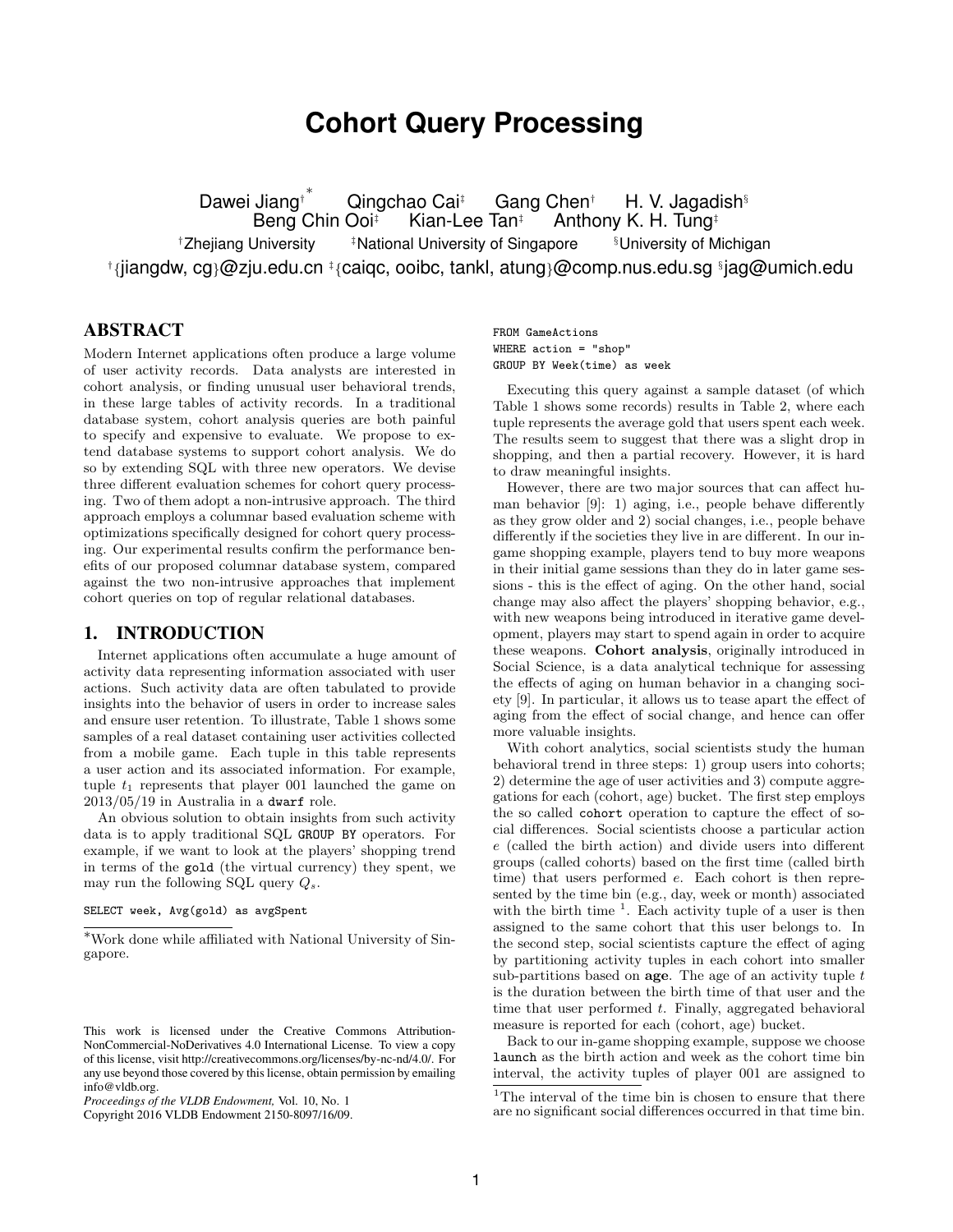Table 1: Mobile Game Activity Table

|          | player | time            | action | role     | country   | gold     |
|----------|--------|-----------------|--------|----------|-----------|----------|
| $t_1$    | 001    | 2013/05/19:1000 | launch | dwarf    | Australia | $\theta$ |
| $t_2$    | 001    | 2013/05/20:0800 | shop   | dwarf    | Australia | 50       |
| $t_3$    | 001    | 2013/05/20:1400 | shop   | dwarf    | Australia | 100      |
| $t_4$    | 001    | 2013/05/21:1400 | shop   | assassin | Australia | 50       |
| $t_{5}$  | 001    | 2013/05/22:0900 | fight  | assassin | Australia | $\Omega$ |
| $t_6$    | 002    | 2013/05/20:0900 | launch | wizard   | USA       | 0        |
| $t_7$    | 002    | 2013/05/21:1500 | shop   | wizard   | USA       | 30       |
| $t_8$    | 002    | 2013/05/22:1700 | shop   | wizard   | USA       | 40       |
| $t_{9}$  | 003    | 2013/05/20:1000 | launch | bandit   | China     | $\Omega$ |
| $t_{10}$ | 003    | 2013/05/21:1000 | fight  | bandit   | China     | $\Omega$ |
|          |        |                 |        |          |           |          |

2013-05-19 launch cohort since the activity tuple  $t_1$  (called birth activity tuple) indicates that player 001 first launched the game at that week. We further partition activity tuples in 2013-05-19 launch cohort into sub-partitions identified by age, and finally report the average gold spent for each (cohort, age) bucket. The result is shown in Table 3.

By looking at each row of Table 3 horizontally, we can see the aging effect, i.e., players spent more gold on buying weapons on their initial game sessions than their later game sessions. On the other hand, by comparing different rows (i.e., reading rows vertically), we can observe that the dropoff trend seems to becomes less severe. From rows 1 and 2, we observe that for the same column, the value of row 2 is larger than that of row 1. This suggests that the iterative game development indeed did a better job of retaining player enthusiasm as they aged, an insight which cannot be drawn from OLAP style results in Table 2.

The classic cohort analysis we presented so far is extremely useful for user retention analysis, as exemplified by our ingame shopping example. By comparing the cardinality and user behavior between different cohorts, one can infer the possible factors which affect user behavior by first finding certain time epochs from which users behaved differently than they had used to, and then exploring the events that happened at the same time. For example, Internet startups can use this method to evaluate the impact of new functionalities or versions of their products in terms of users acquisition and retention; an online shopping website can investigate whether a new product recommendation algorithm can increase the sales or not.

However, there are two limitations in the standard social science style cohort analysis. First, social scientists typically analyze a whole dataset. This is because the datasets used are usually small and are specifically collected for a certain cohort analysis task. As such, there is no mechanism for extracting a portion of users or activity tuples for cohort analysis. While this task seems trivial, it has to be handled with care as a naive selection may lead to incorrect answers! Referring to our running example (from Table 1), suppose we choose launch as the birth action, and we are interested to perform a cohort analysis on those tuples where time > 2013/05/22:0000. Now, the resultant subset of tuples is  $\{t_5, t_8\}$ . However, we no longer can perform any cohort analysis as the birth activity tuple  $t_1$ , i.e., the activity tuple representing the first launch action of player 001, has been removed. Second, social scientists use only the time attribute to identify cohorts. This is because time is considered to be the key attribute that determines social change. However, it would also be desirable to provide support for a more general cohort analysis task where cohorts

Table 2: Results of  $Q_s$ Table 3: Cohort Report for Shopping Trend

| ه جو حد       |         |                          |    |     |             |  |     |
|---------------|---------|--------------------------|----|-----|-------------|--|-----|
| week          | avgSent | cohort<br>age (weeks)    |    |     |             |  |     |
| 2013-05-19 50 |         |                          |    | 2   | З           |  | 5.  |
| 2013-05-26 45 |         | $2013 - 05 - 19(145)$    |    |     | 52 31 18 12 |  | - 5 |
| 2013-06-02 43 |         | $2013-05-26$ (130)       |    |     | 58 43 31 21 |  |     |
| 2013-06-09 42 |         | $2013-06-02(135)$        | 68 | 58  | -50         |  |     |
| 2013-06-16 45 |         | $2013 - 06 - 09$ $(140)$ | 80 | 73/ |             |  |     |
|               |         | $2013 - 06 - 16$ (126)   | 86 |     |             |  |     |

can be defined with respect to some other attributes of interest. Although this seems only to be a minor extension, it can significantly widen the application spectrum of cohort analytics. Below are several interesting problems we choose from traditional retention analysis, health care and financial investment that cannot be handled by the classic cohort analytics but can be mapped into an extended cohort analytics task.

EXAMPLE 1. Understanding the retention of users of different attributes (e.g., age, salary and location) can be of interest to company business. By grouping users into cohort based on the attributes of interest and studying user retention of different cohorts, one can understand where to put effort to improve user retention and develop appropriate business plans.

EXAMPLE 2. A doctor might be interested in finding if there exists a correlation between patient readmission and the physical status of patients when they are initially admitted. This can be achieved by grouping patients into cohorts based on the their physical status, and then comparing between cohorts the number of readmissions in different time periods to see how this number is related to the physical status of users in the cohort.

Example 3. Venture Capital is eager to find what kind of startups have potential to provide a positive investment return. To this end, it can group startups into cohorts based on many aspects, such as products, user acquisition, net revenue, user retention and company structure, at the time when they received investment, and then find the attribute values of the cohorts consisting of more companies that finally survived or survived for a long time.

In this paper, we make the following contributions to address the above issues.

- We define the important problem of cohort analytics in the context of a DBMS.
- We introduce an extended relation to model user activity data for cohort analytics, and introduce three new operators for manipulating the extended relation and composing cohort queries. Two of the operators are designed for extracting a subset of activities for cohort analysis, and the last one is designed for producing aggregates over arbitrary attribute combinations. We show that cohort queries can be expressed elegantly and concisely using the data model and the newly proposed operators. We also show how more complicated data analytics tasks can be expressed using a mix of traditional SQL clauses and the newly proposed operators.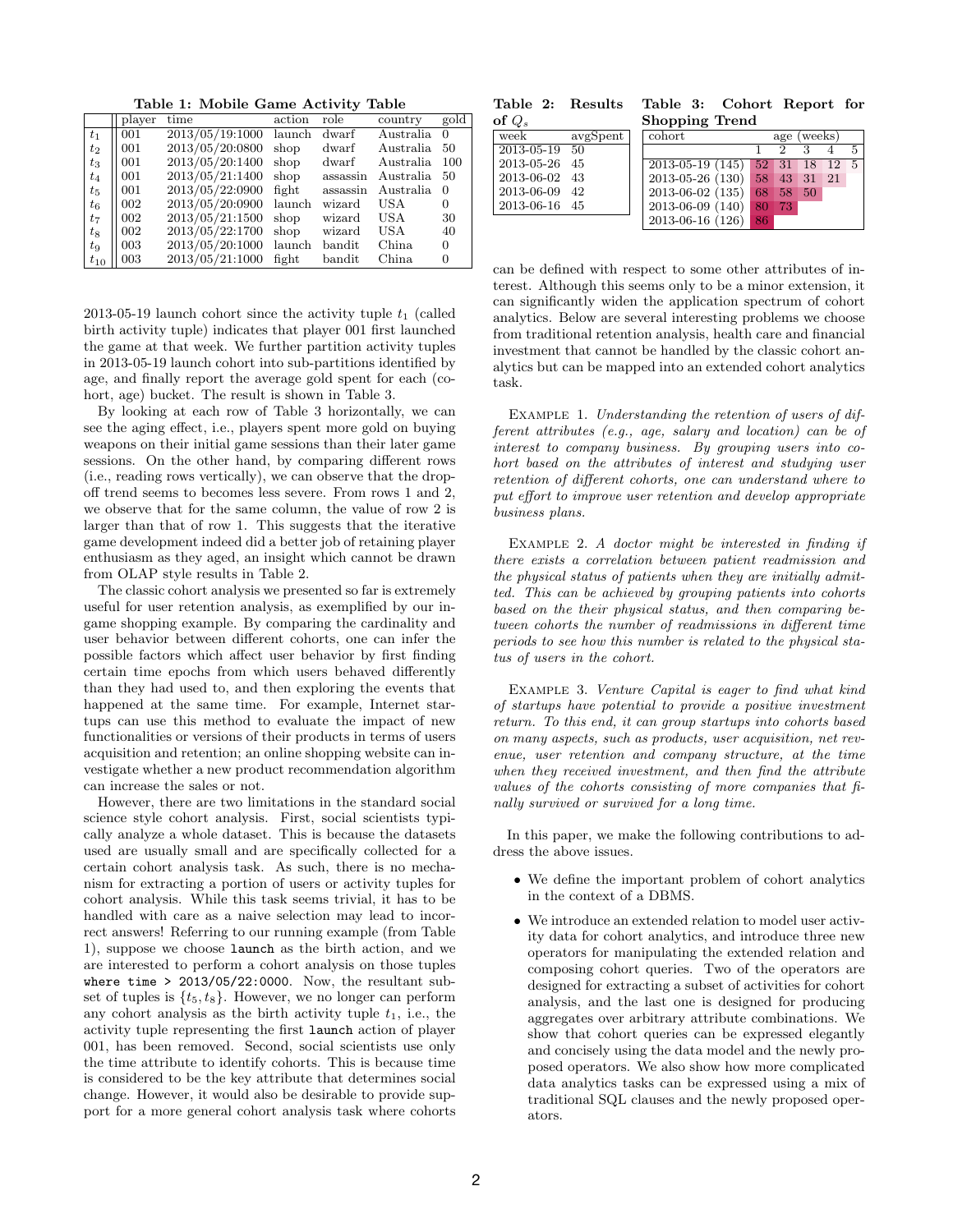```
WITH birth AS(
  SELECT p, Min(t) as birthTime
  FROM D
  WHERE a = "launch"
  GROUP BY p
),
              (a)
                                  birthTuples AS (
                                    SELECT p, c as cohort, birthTime
                                            role as birthRole
                                    FROM D, birth
                                    WHERE D.p = \text{birth.p} AND
                                          D.t = birth.birthTime,
                                                  (b)
                                                                        cohortT AS (
                                                                          SELECT p, a, cohort, birthRole, gold
                                                                                 TimeDiff(D.t, birthTime) as age
                                                                          FROM D, birthTuples
                                                                          WHERE D.p = \text{birthTuples.p},
                                                                                           (c)
       cohortSize AS (
         SELECT cohort, Count(distinct p) as size
         FROM cohortT
         GROUP BY cohort
      ),
                           (d)
                                                     SELECT cohort, size, age, Sum(gold)
                                                    FROM cohortT, cohortSize
                                                     WHERE cohortT.cohort = cohortSize.cohort
                                                           birthRole = "dwarf" AND a = "shop" AND age > 0
                                                     GROUP BY cohort, age
                                                                              (e)
```
Figure 1: The SQL query  $Q_s$  of our example analysis task.

- We build a columnar based cohort query engine, CO-HAHA, which implements multiple optimizations for efficient cohort query processing.
- We design a benchmark study to compare COHANA against alternative non-intrusive evaluation schemes in terms of cohort query processing performance. The experimental results show that COHANA is two orders superior to its mostly optimized counterpart, demonstrating the necessity of extending database systems to cater to cohort analytics, rather than simply running an SQL statement over a traditional DBMS.

The rest of the paper is organized as follows: Section 2 presents the SQL based and the materialized view approaches for processing cohort queries. Section 3 presents the foundations of cohort analysis. Section 4 presents our proposed columnar database based scheme for cohort query processing. Section 5 reports the experimental results. We present related work in Section 6 and conclude in Section 7.

## 2. A NON-INTRUSIVE APPROACH TO CO-HORT ANALYTICS

A least intrusive approach to supporting cohort analytics is to use an existing relational DBMS and express the cohort analysis task as a SQL query. We illustrate such an approach using the following cohort analysis task:

EXAMPLE 4. Given the launch birth action and the activity table as shown in Table 1 (denoted as D), for players who play the dwarf role at their birth time, cohort those players based on their birth countries and report the total gold that country launch cohorts spent since they were born.

Figure 1 shows the corresponding SQL query  $Q_s$  for this task. To save space, we use p, a, t, c abbreviations respectively to denote the player, action, time, and country attribute in Table 1. The  $Q_s$  employs four sub-queries (i.e., Figure  $1(a)$  – Figure  $1(d)$ ) and one outer query (i.e., Figure  $1(e)$  to produce the results. Overall, this SQL approach performs poorly for three reasons:

- The SQL statement  $Q_s$  is verbose, and its complexity renders it prone to mistakes.
- The SQL statement  $Q_s$  requires many joins to perform the analysis task. As we shall see in our experimental study, such a query processing scheme can be up to 5 orders of magnitude slower than our proposed solution.

• It requires manual tuning. For example, one may notice that we can push the selection condition (i.e., birthRole = "dwarf") from the outer query (Figure  $1(e)$ ) to the inner sub-query (Figure  $1(c)$ ) to reduce the size of intermediate tables. Ideally, such an optimization can be performed by an intelligent optimizer. However, our evaluation shows that few database systems can perform such an optimization.

To speed up the processing of the analysis task, we can adopt a materialized view (MV) approach that stores some intermediate results. For example, we can materialize the intermediate table cohortT produced by the sub-query in  $Q_s$  (Figure 1(c)) as follows.

#### CREATE VIEW MATERIALIZED cohorts as cohortT

With cohorts, we can express the query  $Q_S$  in a simpler SQL statement consisting of a single sub-query (Figure 1(d)) and an outer query (Figure  $1(e)$ ). The performance of the resulting SQL expression is also improved since it only involves a single join. However, the materialized view approach also suffers from a number of issues.

- The cost of generating the MV is still high since it involves two joins (Figure 1(b) and  $1(c)$ ).
- The storage space for the MV is huge if the approach is used as a general cohort query processing strategy. Figure 1(c) only includes a single calculated birth attribute birthRole as it is the only attribute appearing in the birth selection condition (i.e., the condition of playing as the dwarf role at birth time) of the analysis task. However, if other calculated birth attributes are also involved in the birth selection condition, we need to include those attributes in the MV as well. In the extreme case, every possible birth attribute shall be included in the MV, doubling the storage space as compared to the original activity table.
- The MV only answers cohort queries introduced by launch birth action. If another birth action (e.g., shop) is used, one more MV is required. Obviously, this per birth action per MV approach does not scale even for a small number of birth actions due to the cost of MV construction and maintenance.
- The query performance is still not optimal. By the definition of the analysis task, if a player did not play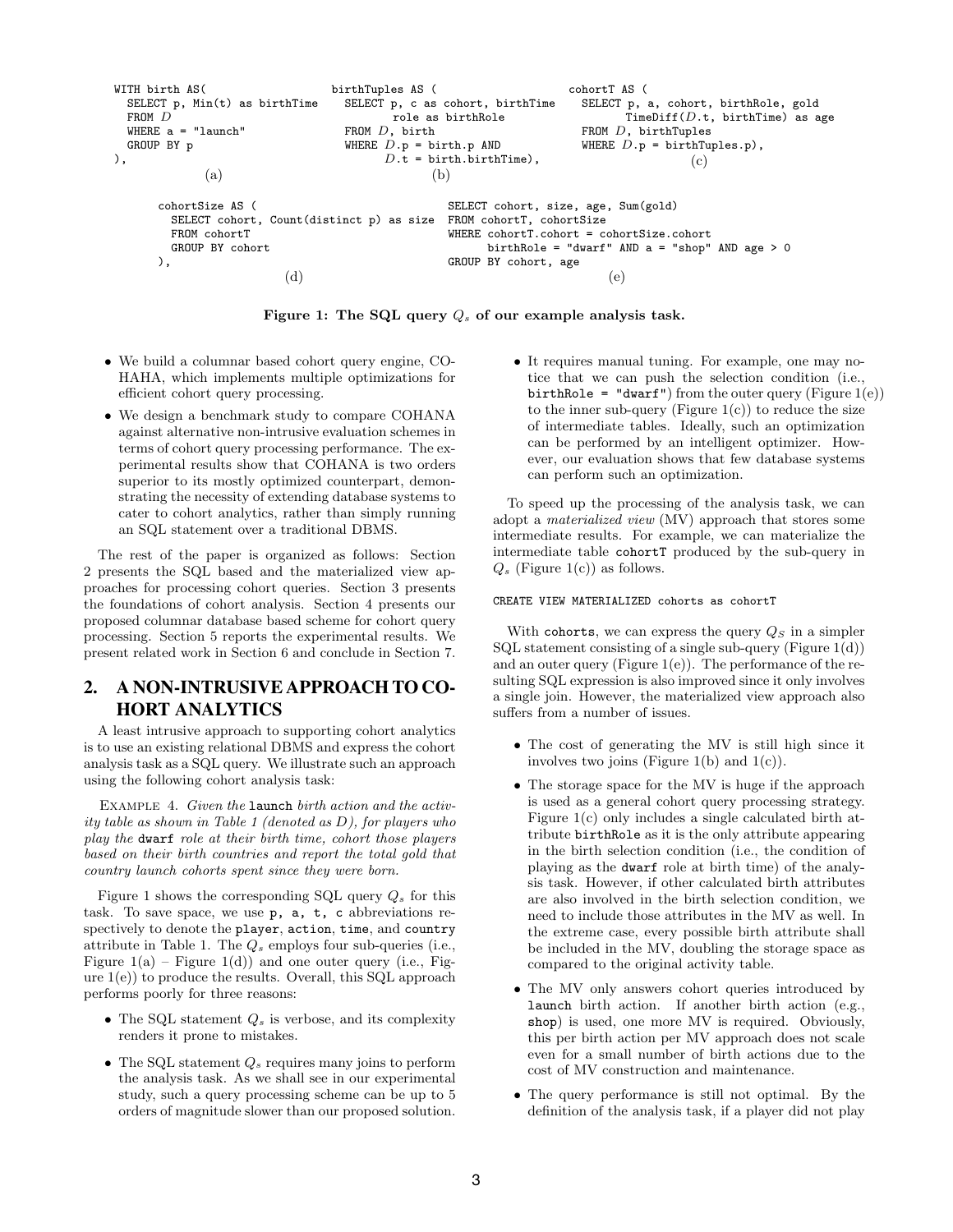as dwarf role when that player was born, we should exclude all activity tuples of that player in the result set. Ideally, If the birth activity tuple indicates that the player is not qualified, we can safely skip all activity tuples of that player without further checking. However, as shown in Figure 1(e), the MV approach needs to, unnecessarily, check each activity tuple of a player to perform the filtering operation (i.e., comparing the value in birthRole attribute against dwarf). Building an index on the birthRole attribute cannot improve the situation much since index look up will introduce too many random seeks on large activity tables.

## 3. COHORT ANALYSIS FOUNDATIONS

In this paper, we seek to extend an existing relational database system to support cohort analytics. This section presents the data model, which includes a central new concept of an activity table, and the proposed new cohort operators.

We use the term cohort to refer to a number of individuals who have some common characteristic in performing a particular action for the first time; we use this particular action and the attribute values of the common characteristics to identify the resulting cohort. For example, a group of users who first login (the particular action) in 2015 January (the common characteristic) is called the 2015 January login cohort. Similarly customers who make their first purchase in USA form a USA purchase cohort. Broadly speaking, cohort analysis is a data exploration technique that examines longitudinal behavioral trends of different cohorts since they were born.

### 3.1 Data Model

We represent a collection of activity data as an instance of an activity relation, a special relation where each tuple represents the information associated with a single user activity. We will also call an activity relation an activity table. In this paper, the two terms, i.e., activity relation and activity table are used interchangeably.

An activity table D is a relation with attributes  $A_u, A_t, A_e$ ,  $A_1, \ldots, A_n$  where  $n \geq 1$ .  $A_u$  is a string uniquely identifying a user;  $A_e$  is also a string, representing an action chosen from a pre-defined collection of actions, and  $A_t$  records the time at which  $A_u$  performed  $A_e$ . Every other attribute in D is a standard relational attribute. Furthermore, an activity table has a primary key constraint on  $(A_u, A_t, A_e)$ . That is, each user  $i$  can only perform a specific action  $e$  once at each time instant. As exemplified in Table 1, the first three columns correspond to the user  $(A_u)$ , timestamp  $(A_t)$ and action  $(A_e)$  attribute, respectively. Role and Country are dimension attributes, which respectively specify the role and the country of player  $A_u$  when performing  $A_e$  at  $A_t$ . Following the two dimension attributes is gold, a measure attribute representing the virtual currency that player  $A_u$ spent for this action. We shall continue to use Table 1 as our running example for describing each concept in cohort analysis.

### 3.2 Basic Concepts of Cohort Analysis

We present three core concepts of cohort analysis: **birth** action, birth time and age. Given an action  $e \in \text{Dom}(A_e)$ , the birth time of user  $i$  is the first time that  $i$  performed  $e$ or -1 if i never performed e, as shown in Definition 1. An

action  $e$  is called a birth action if  $e$  is used to define the birth time of users.

Definition 1. Given an activity table  $D$ , and a birth action  $e \in \text{Dom}(A_e)$ , a time value  $t^{i,e}$  is called the birth time of user  $i$  if and only if

$$
t^{i,e} = \begin{cases} \min \pi_{A_t}(\sigma_{A_u = i \land A_e = e}(D)) & if \sigma_{A_u = i \land A_e = e}(D) \neq \emptyset \\ -1 & otherwise \end{cases}
$$

where  $\pi$  and  $\sigma$  are the standard projection and selection operators.

Definition 2. Given an activity table  $D$ , and a birth action  $e \in \text{Dom}(A_e)$ , a tuple  $d^{i,e} \in D$  is called the birth activity tuple of user  $i$  if and only if

$$
d^{i,e}[A_u] = i \wedge d^{i,e}[A_t] = t^{i,e}
$$

Since  $(A_u, A_t, A_e)$  is the primary key of D, we conclude that for each user  $i$ , there is only one birth activity tuple of  $i$  in  $D$  for any birth action  $e$  that  $i$  performed.

Definition 3. Given the birth time  $t^{i,e}$ , a numerical value q is called the age of user i in tuple  $d \in D$ , if and only if

$$
d[A_u] = i \wedge t^{i,e} > = 0 \wedge g = d[A_t] - t^{i,e}
$$

The concept of age is designed for specifying the time point to aggregate the behavioral metric of a cohort. In cohort analysis, we calculate the metric only at positive ages, and an activity tuple with a positive age is called an age activity tuple. Furthermore, in practical applications, the age  $q$  is normalized by a certain time unit such as a day, week or month. Without loss of generality, we assume that the granularity of  $q$  is a day.

Consider the example activity relation in Table 1. Suppose we use the action launch as the birth action. Then, the activity tuple  $t_1$  is the birth activity tuple of player 001, and the birth time is 2013/05/19:1000. The activity tuple  $t_2$  is an age tuple of player 001 produced at age 1.

## 3.3 Cohort Operators

We now present operations on a single activity table. In particular, we propose two new operators to retrieve a subset of activity tuples for cohort analysis. We also propose a cohort aggregation operator for aggregating activity tuples for each (cohort, age) combination. As we shall see, these three operators enable us to express a cohort analysis task in a very concise and elegant way that is easy to understand.

## *3.3.1 The* σ b C,e *Operator*

The birth selection operator  $\sigma_{C,e}^b$  is used to retrieve activity tuples of qualified users whose birth activity tuples satisfy a specific condition C.

Definition  $4$ . Given an activity table  $D$ , the birth selection operator  $\sigma_{C,e}^b$  is defined as

$$
\sigma_{C,e}^b(D) = \{ d \in D \mid i \leftarrow d[A_u] \wedge C(d^{i,e}) = \text{true} \}
$$

where  $C$  is a propositional formula and  $e$  is a birth action.

Consider the activity relation  $D$  in Table 1. Suppose we want to derive an activity table from  $D$  which retains all activity tuples of users who were born from performing launch action in Australia. This can be achieved with the following expression, which returns  $\{t_1, t_2, t_3, t_4, t_5\}$ .

 $\sigma_{\rm country=Australia, launch}^b(D)$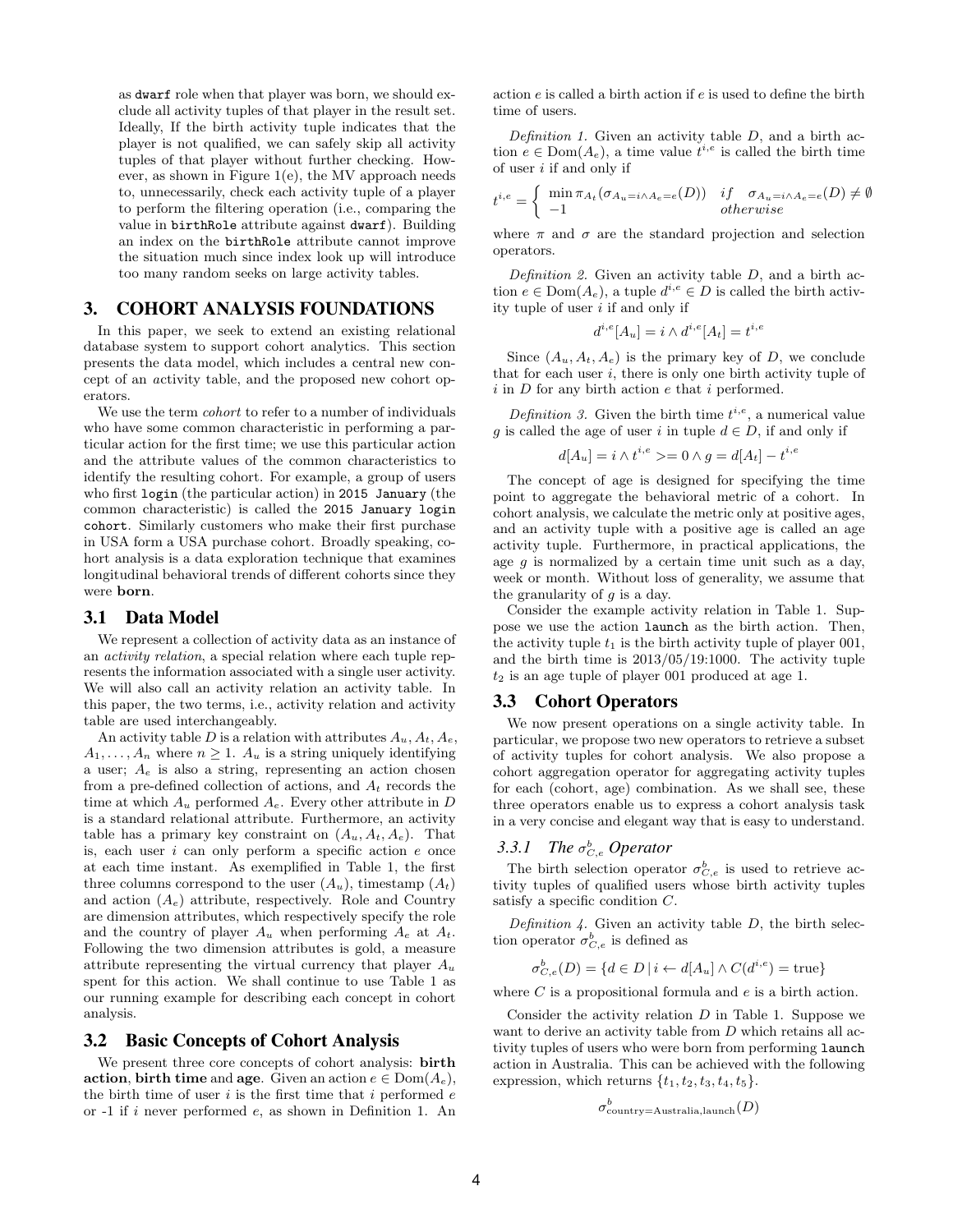## *3.3.2 The* σ g C,e *Operator*

The age selection operator  $\sigma_{C,e}^{g}$  is used to generate an activity table from  $D$  which retains all birth activity tuples in  $D$  but only a subset of age activity tuples which satisfy a condition C.

Definition 5. Given an activity table  $D$ , the age selection operator  $\sigma_{C,e}^g$  is defined as

$$
\sigma_{C,e}^g(D) = \{ d \in D | i \leftarrow d[A_u] \land ((d[A_t] = t^{i,e}) \lor (d[A_t] > t^{i,e} \land C(d) = \text{true}) ) \}
$$

where  $C$  is a propositional formula and  $e$  is a birth action.

For example, suppose shop is the birth action, and we want to derive an activity table which retains all birth activity tuples in Table 1 but only includes age activity tuples which indicate users performing in-game shopping in all countries but China. The following expression can be used to obtain the desired activity table.

$$
\sigma_{\text{action=shop}\wedge\text{country}\neq\text{China,shop}}^{g}(D)
$$

The result set of the above selection operation is  $\{t_2, t_3, t_4, t_7, t_8\}$ where  $t_2$  is the birth activity tuple of player 001,  $t_3$  and  $t_4$ are the qualified age activity tuples of player 001. The activity tuples  $t_7$  and  $t_8$  are the birth activity tuple and the qualified age activity tuple of player 002.

A common requirement in specifying  $\sigma_{C,e}^{g}$  operation is that we often want to reference the attribute values of birth activity tuples in C. For example, given the birth action shop, we may want to select age activity tuples whose users perform in-game shopping at the same location as their country of birth. We introduce a Birth() function for this purpose. Given an attribute  $A$ , for any activity tuple  $d$ , the Birth(A) returns the value of attribute A in  $d[A_u]$ 's birth activity tuple:

$$
\texttt{Birth}(A) = d^{i,e}[A]
$$

where  $i = d[A_u]$  and e is the birth action.

In our running example, suppose shop is the birth action, and we want to obtain an activity table which retains all birth activity tuples but only include age activity tuples which indicate that players performed shopping in the same role as they were born. The following expression is used to retrieve the desired results.

$$
\sigma_{\text{role}=\text{Birth}(\text{role}),\text{shop}}^g(D)
$$

The result set of the above operation is  $\{t_2, t_3, t_7, t_8\}$  where  $t_2$  and  $t_7$  are the birth activity tuples of player 001 and player 002, respectively, and  $t_3$  and  $t_8$  are the qualified age activity tuples.

## 3.3.3 The  $\gamma_{\mathcal{L},e,f_A}^c$  *Operator*

We now present the cohort aggregation operator  $\gamma_{\mathcal{L},e,f_A}^c$ . This operator produces cohort aggregates in two steps: 1) cohort users and 2) aggregate activity tuples.

In the first step, given an activity table  $D$  with its attribute set  $A$  and a birth action  $e$ , we pick up a cohort attribute set  $\mathcal{L} \subset \mathcal{A}$  such that  $\mathcal{L} \cap \{A_u, A_e\} = \emptyset$  and assign each user i to a cohort c specified by  $d^{i,e}[\mathcal{L}]$ . Essentially, we divide users into cohorts based on the projection of users' birth activity tuples onto a specified cohort attribute set.

In our running example, suppose launch is the birth action and the cohort attribute set is  $\mathcal{L} = \{\text{country}\}\,$ , player 001 in Table 1 is assigned to the Australia launch cohort, player 002 is assigned to the USA launch cohort and player 003 is assigned to the China launch cohort.

Definition 6. Given an activity table  $D$ , the cohort aggregation operator  $\gamma_{\mathcal{L},e,f_A}^c$  is defined as

$$
\gamma_{\mathcal{L},e,f_A}^c(D) = \{ (d_{\mathcal{L}}, g, s, m) |
$$
  
\n
$$
D_g \leftarrow \{ (d, l, g) | d \in D \land i \leftarrow d[A_u]
$$
  
\n
$$
\land l = d^{i,e}[\mathcal{L}] \land g = d[A_l] - t^{i,e} \}
$$
  
\n
$$
\land (d_{\mathcal{L}}, g) \in \pi_{l,g}(D_g)
$$
  
\n
$$
\land s = \text{Count}(\pi_{A_u} \sigma_{d_g[l] = d_{\mathcal{L}}}(D_g))
$$
  
\n
$$
\land m = f_A(\sigma_{d_g[l] = d_{\mathcal{L}} \land d_g[g] = g \land g > 0}(D_g))
$$

where  $\mathcal L$  is a cohort attributes set, e is a birth action and  $f_A$  is a standard aggregation function with respect to the attribute A.

In the second step, for each possible combination of cohort and age, we select the corresponding age activity tuples of the belonging users and perform the aggregation function against them.

In summary, the cohort aggregation operator takes an activity table D as input and produces a normal relational table  $R$  as output. Each row in the output table  $R$  consists of four parts  $(d_{\mathcal{L}}, g, s, m)$ , where  $d_{\mathcal{L}}$  is the projection of birth activity tuples onto the cohort attributes set  $\mathcal L$  and identifies the cohort,  $g$  is the age, i.e., the time point that we report the aggregates, s is the size of the cohort, i.e., the number of users in the cohort specified by  $d_{\mathcal{L}}$ , and m is the aggregated measure produced by the aggregate function  $f_A$ . Note that we only apply  $f_A$  on age activity tuples with  $g > 0$ .

### *3.3.4 Properties of Cohort Operators*

We note that the two selection operators,  $\sigma_{C,e}^b$  and  $\sigma_{C,e}^g$ , are commutative if they involve the same birth action.

$$
\sigma_{C,e}^b \sigma_{C,e}^g(D) = \sigma_{C,e}^g \sigma_{C,e}^b(D)
$$
\n(1)

Based on this property, we can, as we shall see in Section 4, push the birth selection operator down the query plan to optimize cohort query evaluation.

## 3.4 The Cohort Query

Given an activity table D and operators  $\sigma_{C,e}^b$ ,  $\sigma_{C,e}^g$ ,  $\pi_{\mathcal{L}}$ , and  $\gamma_{\mathcal{L},e,f_A}^c$ , a cohort query  $Q: D \to R$  can be expressed as a composition of those operators that takes D as input and produces a relation  $R$  as output with the constraint that the same birth action e is used for all cohort operators in Q. To specify a cohort query, we propose to use the following SQL-style SELECT statement.

SELECT ... FROM  $D$ BIRTH FROM action =  $e$  [ AND  $\sigma^{b}_{C,e}$  ] [ AGE ACTIVITIES IN  $\sigma_{C,e}^{g}$  ] COHORT BY  $\mathcal L$ 

In the above syntax, e is the birth action that is specified by the data analyst for the whole cohort query. The order of BIRTH FROM and AGE ACTIVITIES IN clauses is irrelevant, and the birth selection (i.e.,  $\sigma_{C,e}^{b}$ ) and age selection (i.e.,  $\sigma_{C,e}^{g}$ ) clauses are optional. We also introduce two keywords AGE and COHORTSIZE for data analysts to retrieve the calculated columns produced by  $\gamma_{\mathcal{L},e,f_{A}}^{c}$  in the SELECT list.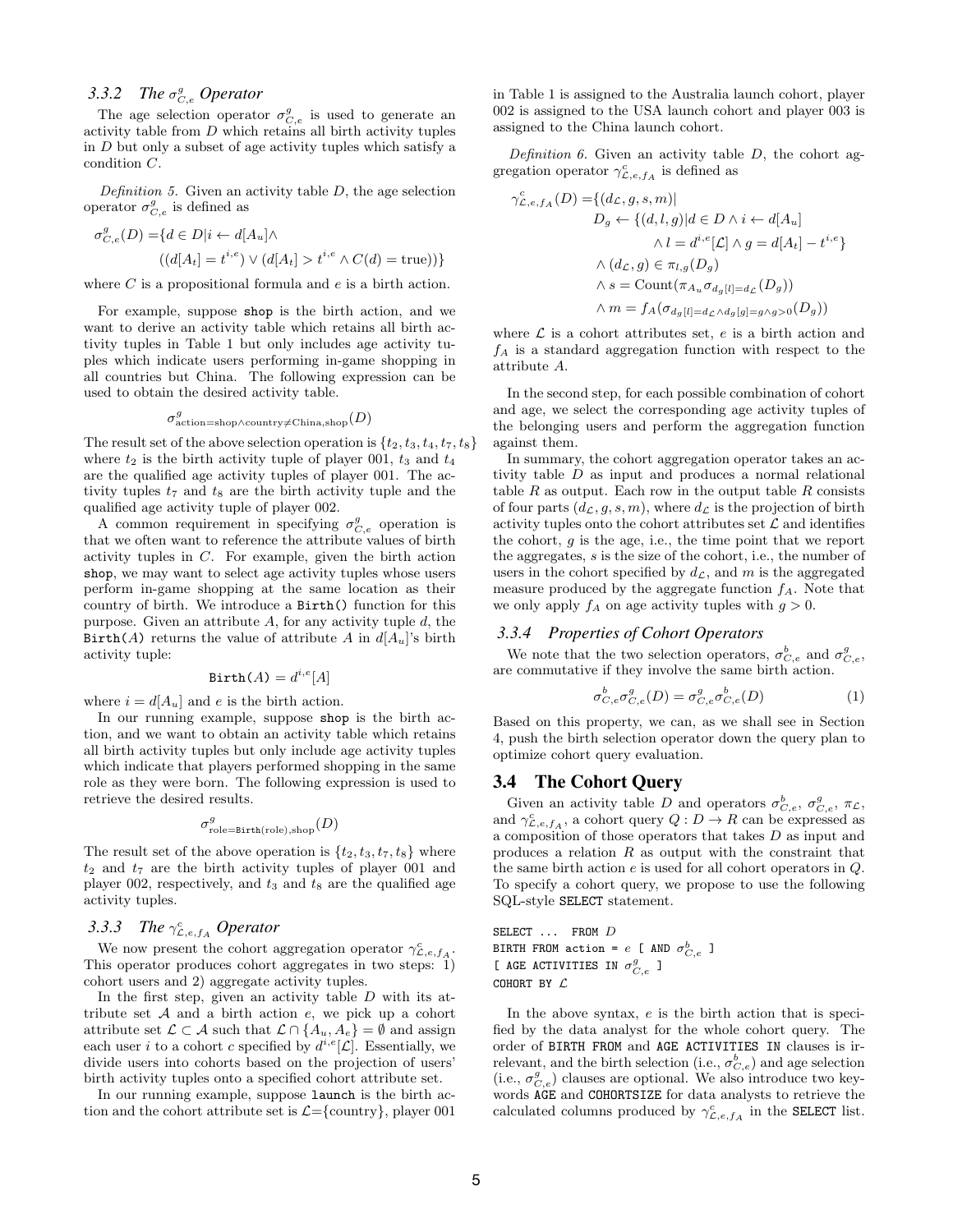Note that except for projection, we disallow other relational operators such as  $\sigma$  (i.e., SQL WHERE) and  $\gamma$  (i.e., SQL GROUP BY), and binary operators like intersection and join, in a basic cohort query.

With the newly developed cohort operators, the cohort analysis task presented in Example 4 can be expressed by the following query:

```
Q_1: SELECT country, COHORTSIZE, AGE, Sum(gold) as spent
    FROM D AGE ACTIVITIES IN action = "shop"
    BIRTH FROM action = "launch" AND role = "dwarf"
    COHORT BY country
```
## 3.5 Extensions

Our cohort query proposal can be extended in many directions to enable even more complex and deep analysis. First, it would be great to mix cohort queries with SQL queries in a single query. For example, one may want to use a SQL query to retrieve specific cohort trends produced by a cohort query for further analysis. This mixed querying requirement can be achieved by applying the standard SQL WITH clause to encapsulate a cohort query as a sub-query that can be processed by an outer SQL query. The following example demonstrates how to use a mixed query to retrieve specific cohort spent trends reported by  $Q_1$  for further analysis.

```
WITH cohorts AS (Q_1)SELECT cohort, AGE, spent FROM cohorts
WHERE cohort IN ["Australia", "China"]
```
Another extension is to introduce binary cohort operators (e.g., join, intersection etc.) for analyzing multiple activity tables. We leave the details of evaluating a mixed query and other interesting extensions in a future paper. In the rest of this paper, we shall focus on the approaches for evaluating a single cohort query over a single activity table.

## 3.6 Mapping Cohort Operations to SQL Statements

Before leaving this section, we shall demonstrate that given a materialized view (MV) built for a specific birth action, the proposed cohort operators can be implemented by SQL sub-queries. This enable us to pose cohort queries composed of newly developed operators in the context of a non-intrusive mechanism.

As shown in Section 2, the MV approach stores each activity tuple of user  $i$  along with  $i$ 's birth attributes. Thus, to implement the birth selection operator, one can use a SQL SELECT statement with a WHERE clause specifying the birth selection condition on the materialized birth attributes. Similarly, the age selection operator can be simulated by a SQL SELECT statement with a WHERE clause specifying the age selection condition along with an additional predicate to include birth activity tuples. The cohort aggregation operator can be implemented by applying a SQL GROUP BY aggregation operation on the joined results between the cohortSize table and the qualified age activity tuples.

As an example, Figure 2 demonstrates for Q1 of Example 1 the correspondence between the three proposed cohort operators and the equivalent SQL statements posed on the MV built for the launch birth action. As in Figure 1, the player, action and time attributes are respectively abbreviated to p, a, and t. bc, br, bt and age are four attributes



#### Figure 3: COHANA Architecture

additionally materialized along with the original activity table. The first three attributes, bc, br and bt, respectively represent the birth attributes for country, role and time. It should be noted that the SQL statements of Figure 2 are separated out for ease of exposition: one can optimize them by combining Figure 2(a) and 2(b) into a single  $SQL$  statement, as we do in all experiments.

### 4. COHANA: COHORT QUERY ENGINE

To support cohort analytics with the newly designed cohort operators, we present four extensions to a columnar database: 1) a fine tuned hierarchical storage format for persisting activity tables; 2) a modified table scan operator capable of skipping age activity tuples of unqualified users; 3) a native efficient implementation of cohort operators; 4) a query planner capable of utilizing the cohort operator property (i.e., Equation (1)) for optimization. We have implemented the proposed techniques in a columnar based query engine, COHAHA, for performance study. Figure 3 presents the architecture of COHAHA which includes four modules: parser, catalog, storage manager and query executor. The first two modules are trivial, and we shall focus on the other two modules.

## 4.1 The Activity Table Storage Format

We store an activity table  $D$  in the sorted order of its primary key  $(A_u, A_t, A_e)$ . This storage layout has two nice properties: 1) activity tuples of the same user are clustered together; we refer to this as the clustering property; 2) The activity tuples of each user are stored in a chronological order; this is called the time ordering property. With these two properties, we can efficiently find the birth activity tuple of any user for any birth action in a single sequential scan. Suppose the activity tuples of user i is stored between  $d_j$ and  $d_k$ . To find the birth activity tuple of i for any birth action  $e$ , we just iterate over each tuple between  $d_j$  and  $d_k$ and return the first tuple  $d_b$  satisfying  $d_b[A_e] = e$ .

We employ a chunking scheme and various compression techniques to speed up cohort query processing. We first horizontally partition the activity table into multiple data chunks such that the activity tuples of each user are included in exactly one chunk. Then, in each chunk, the activity tuples are stored column by column. For each column in a data chunk, we choose an appropriate compression scheme for storing values based on the column type.

For the user column  $A_u$ , we choose Run-Length-Encoding (RLE) scheme. The values in  $A_u$  is stored as a sequence of triples  $(u, f, n)$ , where u is the user in  $A_u$ , f is the position of the first appearance of  $u$  in the column, and  $n$  is the number of appearances of  $u$  in the column. We shall see in Section 4.3, a modified table scan operator can directly process these triples and efficiently skip to the activity tuples of the next user if the birth activity tuple of the current user is not qualified with respect to the birth selection condition.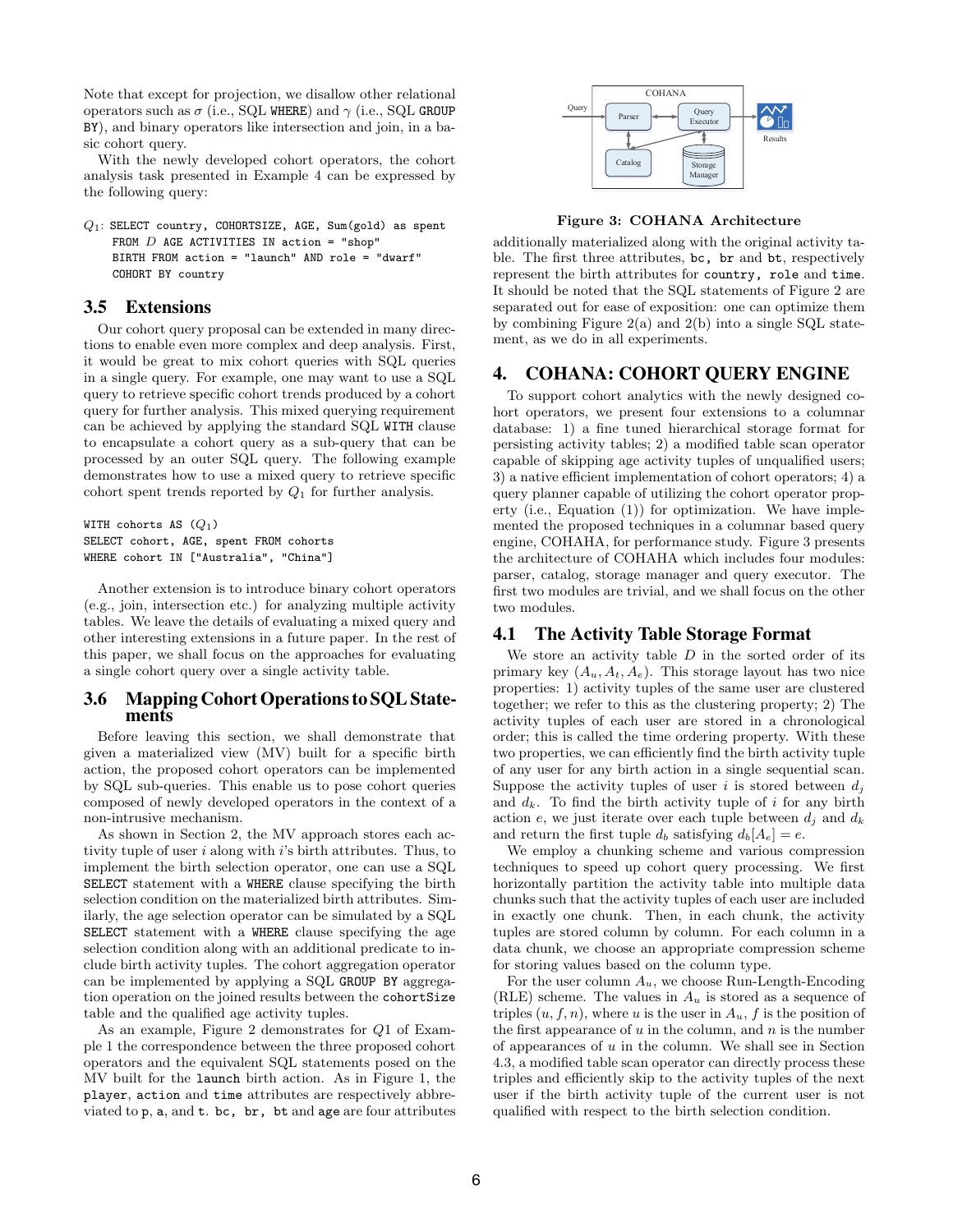

Figure 2: The correspondence between cohort operators and SQL statements of the MV approach

For the action column  $A_e$  and other string columns, we employ a two level compression scheme presented in [11] for storing the values. More details of this encoding scheme can be found in [11]. For each such column A, we first build and persist a global dictionary which consists of the sorted unique values of A. Each unique value of A is then assigned a global-id, which is the position of that value in the global dictionary. For each data chunk, the sorted global-ids of the unique values of A in that chunk form a chunk dictionary. Given the chunk dictionary, each value of A in that chunk can be represented as a chunk-id, which is the position of the global-id of that value in the chunk dictionary. The chunkids are then persisted immediately after the chunk dictionary in the same order as the respective values appearing in A. This two level encoding scheme enables efficient pruning of chunks where no users perform the birth action. For a given birth action e, we first perform a binary search on the global index to find its global-id  $g_i$ . Then, for each data chunk, we perform a binary search for  $g_i$  in the chunk dictionary. If  $g_i$  is not found, we can safely skip the current data chunk since no users in the data chunk perform e.

For  $A_t$  and other integer columns, we employ a two-level delta encoding scheme which is similar to the one designed for string columns. For each column  $A$  of this type, we first store the MIN and MAX value of A for the whole activity table as the global range. Then, for each data chunk, the MIN and MAX values are extracted as the chunk range from the segment of A in that chunk and persisted as well. Each value of the column segment is then finally stored as the delta (difference) between it and the chunk MIN value. Similar to the encoding scheme for string columns, this twolevel delta encoding scheme also enables the efficient pruning of chunks where no activity tuples fall in the range specified in the birth selection or age selection operation.

With the above two encoding schemes, the final representation of string columns and integer columns are arrays of integers within a small range. We therefore further employ integer compression techniques to reduce the storage space. For each integer array, we compute the minimum number of bits, denoted by  $n$ , to represent the maximum value in the array, and then sequentially pack as many values as possible into a computer word such that each value only occupies  $n$ bits. Finally, we persist the resulting computer words to the storage device. This fixed-width encoding scheme is by no means the most space-saving scheme. However, it enables the compressed values to be randomly read without decompression. For each position in the original integer array, one can easily locate the corresponding bits in the compressed computer words and extract the value from these bits. This feature is of vital importance for efficient cohort query processing.



Figure 4: Query plan for  $Q_1$ 

It should be noted that the proposed hierarchical storage format, although highly customized for cohort query processing, is also applicable to database tables and OLAP cubes with the restriction on the order of  $(A_u, A_t, A_e)$  removed. Consequently, one can also support conventional database and cube operators on top of this storage format.

#### 4.2 Cohort Query Evaluation

This section presents how to evaluate a cohort query over the activity table compressed with the techniques proposed in Section 4.1. We shall use the cohort query  $Q_1$  as our running example. The overall query processing strategy is as follows. We first generate a logical query plan, and then optimize it by pushing down the birth selections along the plan. Next, the optimized query plan is executed against each data chunk. Finally, all partial results produced by the third step are merged together to produce the final result. The final merging step is trivial and we shall only present the first three steps.

The cohort query plan we introduced in this paper is a tree of physical operators consisting of four operators: TableScan, birth selection  $\sigma_{C,e}^b$ , age selection  $\sigma_{C,e}^g$  and cohort aggregation  $\gamma_{\mathcal{L},e,f_A}^c$ . Like other columnar databases, the projection operation is implemented in a pre-processing step: we collect all required columns at query preparation stage and then pass those columns to the TableScan operator which retrieves the values for each column.

In the query plan, the root and the only leaf node are the aggregation operator,  $\gamma^c_{\mathcal{L},e,f_A},$  and the TableScan operator, respectively, and between them is a sequence of birth selection operators and age selection operators.

Then, we push down the birth selection operators along the query plan such that they are always below the age selection operators. This push-down optimization is always feasible, since according to equation (1), we can arbitrarily swap the order of  $\sigma_{C,e}^b$  and  $\sigma_{C,e}^g$  operators in any sequence consisting of these two operators. Figure 4 shows the query plan for the cohort query of  $Q_1$ . We always employ this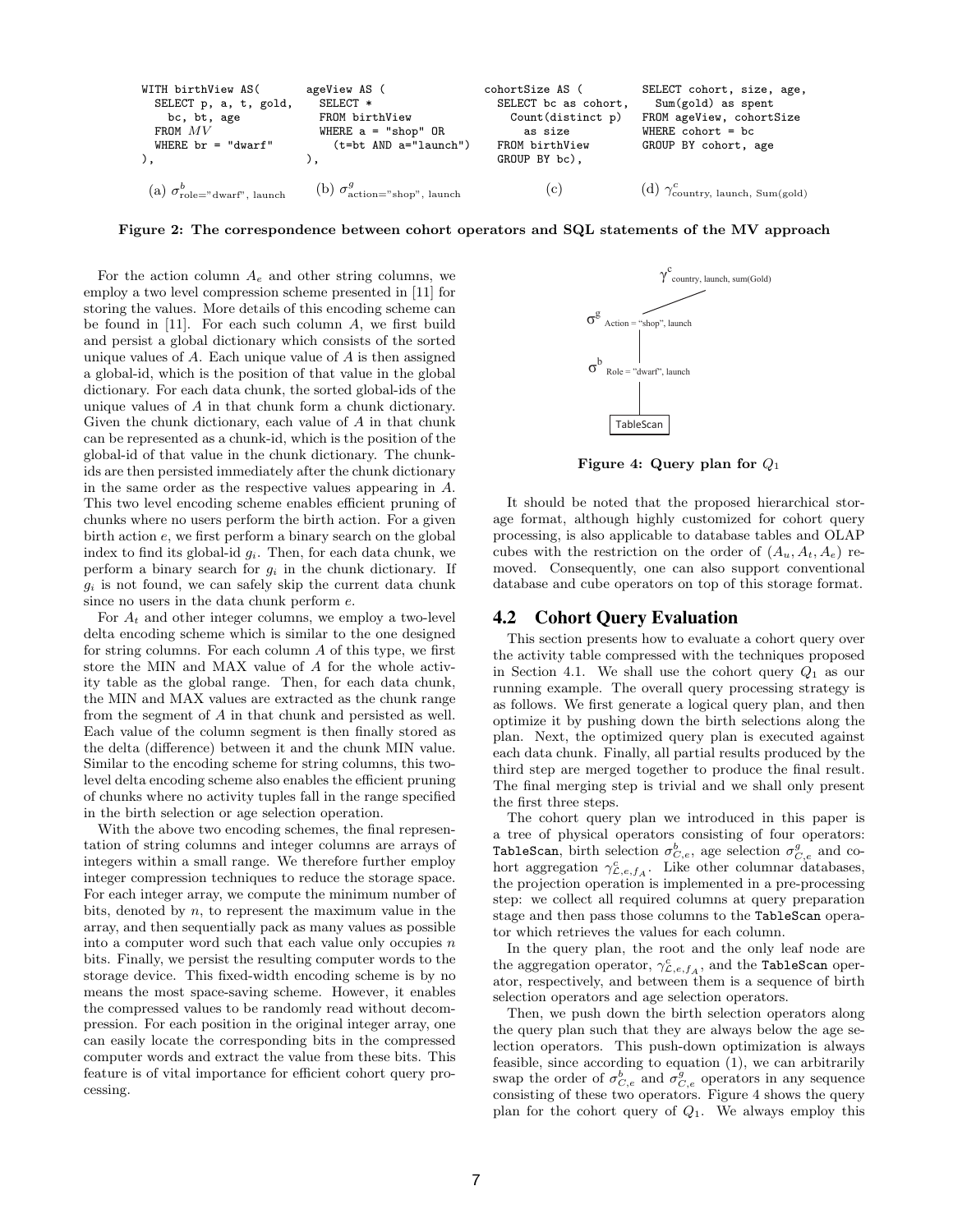push-down optimization since, as we shall see in Section 4.3, a specially designed TableScan implementation can efficiently skip age activity tuples without further processing for users whose birth activity tuples do not satisfy the birth selection condition. Therefore, the cost of evaluating birth selection operators before age selection operators is always less than the cost incurred from the reverse evaluation sequence in terms of the number of activity tuples processed.

After pushing down birth selections, the resulting query plan will be executed against each data chunk. Before the execution, we apply an additional filtering step by utilizing the  $A_e$  column's two-level compression scheme to skip data chunks where no users perform the birth action e. The concrete processing strategy is presented in Section 4.1. In practice, we find that this intermediate filtering step is particularly useful if the birth action is highly selective (i.e., only a few users performed that birth action).

We will present the implementation of the physical operators in the rest of this section.

## 4.3 The TableScan Operator

We extend the standard TableScan operator of columnar databases for efficient cohort query processing. The modified TableScan operator performs scanning operation over the compressed activity table that we proposed in Section 4.1. We mainly add two additional functions to a standard columnar database TableScan operator: GetNextUser() and SkipCurUser(). The GetNextUser() function returns the activity tuple block of the next user; the SkipCurUser() skips the activity tuples of the current user.

The modified TableScan operator is implemented as follows. For each data chunk, in the query initialization stage, the TableScan operator collects all (compressed) chunk columns referenced in the query and maintains for each chunk column a file pointer which is initialized to point to the beginning of that chunk column. The implementation of GetNext() function is identical to the standard TableScan operator of a columnar database.

The GetNextUser() is implemented by first retrieving the next triple  $(u, f, n)$  of  $A_u$  column and then advancing the file pointer of each other referenced column to the beginning of the column segment corresponding to user  $u$ . The SkipCurUser() is implemented in a similar way. When it is called, the SkipCurUser() function first calculates the number of remaining activity tuples of the current user, and then advances the file pointers of all columns by the same number.

## 4.4 Cohort Algorithms

This section develops algorithms for the implementation of cohort operators over the proposed storage format for activity tables.

Algorithm 1 presents the implementation of the birth selection operator  $\sigma_{C,e}^b$ . It employs an auxiliary function GetBirthTuple(d, e) (line  $1$  – line 5) for finding the birth activity tuple of user  $i = d[A_u]$ , given that d is the first activity tuple of i in the data chunk and e is the birth action. The GetBirthTuple() function finds i's birth activity tuple by iterating over each next tuple  $d \in D$  and checks whether d belongs to i and whether  $d[A_e]$  is the birth action e (line 3). The first activity tuple d matching the condition is the required birth activity tuple.

**Algorithm 1:**  $\sigma_{C,e}^{b}(D)$  operator implementation

```
Input: A data chunk D and a birth action e1 GetBirthTuple(d, e)2 i \leftarrow d[A_u]3 while d[A_u] = i \wedge d[A_e] \neq e do
4 d \leftarrow D \text{.GetNext}()5 return d
 6 Open()
 7 \mid D.0pen()
    u_c \leftarrow \emptyset9 GetNext()
10 if u_c has more activity tuples then
11 | return D.GetNext()
12 while there are more users in the data chunk do
13 (u, f, n) \leftarrow D. GetNextUser()
14 u_c \leftarrow u15 d \leftarrow D \text{.GetNext}()16 d
           d^b \leftarrow \texttt{GetBirthTuple}(d, e)17 | Found \leftarrow C(d^b)18 if Found then
19 | | | return d20 D.SkipCurUser()
```
To evaluate  $\sigma_{C,e}^{b}$ , Algorithm 1 first opens the input data chunk D and initializes the global variable  $u_c$  (line  $7$  – line 8) which points to the user currently being processed. In the GetNext() function, we return the next activity tuple d of  $u_c$  if  $u_c$  is qualified with respect to the birth selection condition (line 11). If  $u_c$ 's activity tuples are exhausted, we retrieve the next user block by calling the GetNextUser() function of the TableScan operator (line 13). Then, we find the birth activity tuple of the new user and check if it satisfies the birth selection condition (line  $16$  – line 17). If the new user is qualified, its birth activity tuple will be returned; otherwise all the activity tuples of this user will be skipped using the SkipCurUser() function so that its next user can be ready for processing. Therefore, one can continuously call the GetNext() function to retrieve the activity tuples of users that are qualified with respect to the birth selection condition.

The implementation of  $\sigma_{C,e}^g$  is much simpler than  $\sigma_{C,e}^b$ . We also employ the user block processing strategy. For each user block, we first locate the birth activity tuple and then return the birth activity tuple and qualified age activity tuples.

Algorithm 2 presents the implementation of  $\gamma_{\mathcal{L},e,f_{A}}^{c}$  operator. The main logic is implemented in the Open() function. The function first initializes two hash tables  $H<sup>c</sup>$  and  $H<sup>g</sup>$ which respectively store the cohort size and per data chunk aggregation result for each (cohort, age) partition (line 2 – line 6). Then, the Open() function iterates over each user block and updates  $H^c$  for each qualified user (determined by  $\sigma_{C,e}^{b}$ ) and  $H^{g}$  for all qualified age activity tuples (determined by  $\sigma_{C,e}^{g}$ ) (line 10 – line 14). To speed up the query processing, we further follow the suggestions presented in [10, 11] and use array based hash tables for aggregation. In practice, we find that the use of array-based hash tables in the inner loop of cohort aggregation significantly improves the performance since modern CPUs can highly pipeline array operations.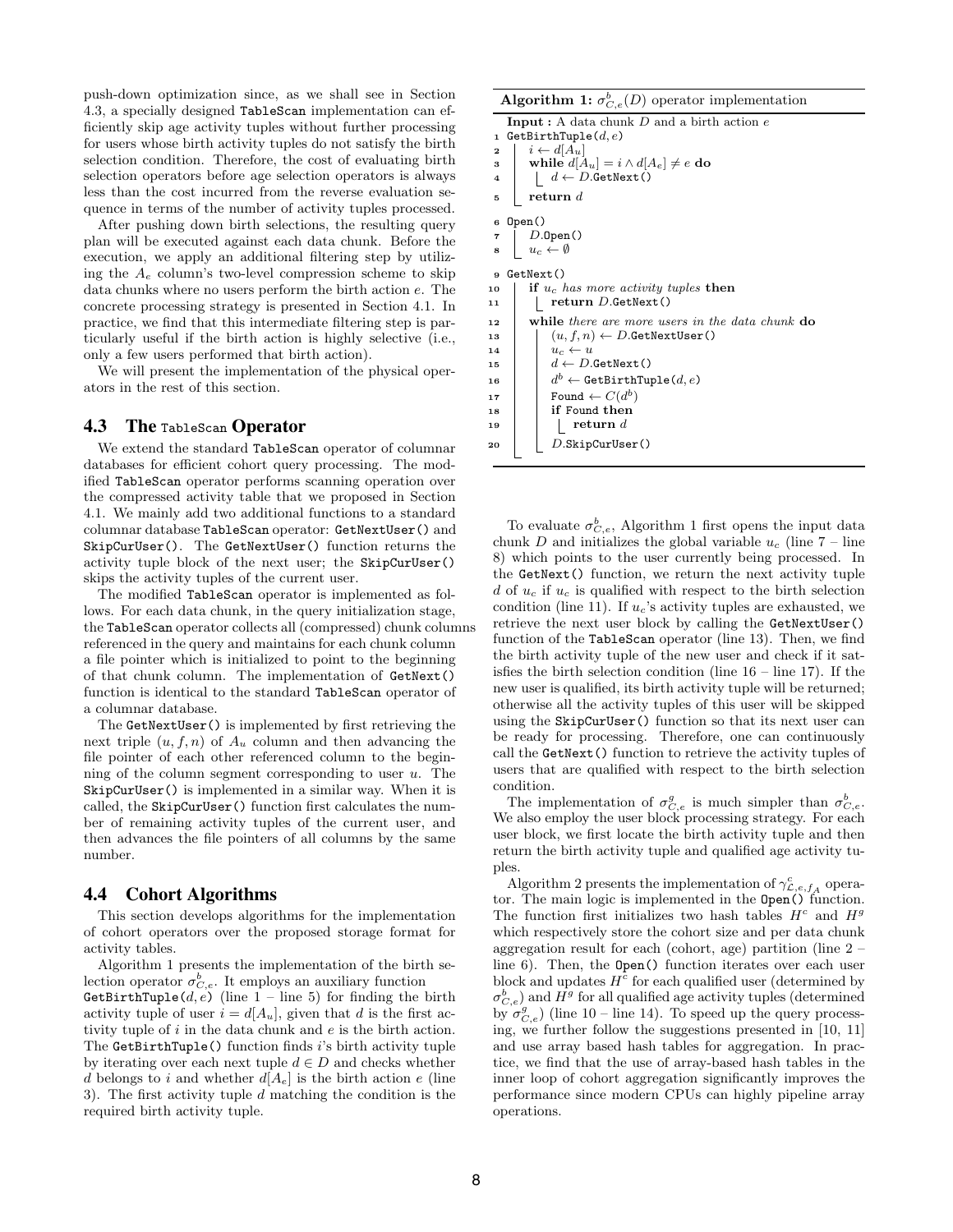Algorithm 2:  $\gamma_{\mathcal{L},e,f_A}(D)$  operator implementation

|                         | <b>Input</b> : A data chunk D, a birth action e, an attribute list $\mathcal{L}$                                                   |  |  |  |  |  |
|-------------------------|------------------------------------------------------------------------------------------------------------------------------------|--|--|--|--|--|
| $\mathbf{1}$            | Open()                                                                                                                             |  |  |  |  |  |
| $\mathbf{2}$            | $D.$ Open $()$                                                                                                                     |  |  |  |  |  |
| 3                       | $H^c \leftarrow \emptyset$<br>// Cohort size hash table                                                                            |  |  |  |  |  |
| $\overline{\mathbf{4}}$ | $H^g \leftarrow \emptyset$<br>// Cohort metric hash table                                                                          |  |  |  |  |  |
| 5                       | while there are more users in $D$ do                                                                                               |  |  |  |  |  |
| 6                       | $(u, f, n) \leftarrow D$ .GetNextUser()                                                                                            |  |  |  |  |  |
| $\overline{\mathbf{r}}$ | $u_c \leftarrow u$                                                                                                                 |  |  |  |  |  |
| 8                       | $d \leftarrow D$ .GetNext()                                                                                                        |  |  |  |  |  |
| 9                       | $d^b \leftarrow D$ .GetBirthTuple(d,e)                                                                                             |  |  |  |  |  |
| 10                      | if $u_c$ is qualified then                                                                                                         |  |  |  |  |  |
| 11                      | $H^c[d^b[\mathcal{L}]]++$                                                                                                          |  |  |  |  |  |
| $12 \,$                 | while $u_c$ has more qualified age activity tuples                                                                                 |  |  |  |  |  |
|                         | do                                                                                                                                 |  |  |  |  |  |
| 13                      |                                                                                                                                    |  |  |  |  |  |
| 14                      | $\begin{array}{ll} & g \leftarrow d[A_t] - d^b[A_t] \\ & \text{update } H^g[d^b[\mathcal{L}]][g] \text{ with } f_A(d) \end{array}$ |  |  |  |  |  |
|                         |                                                                                                                                    |  |  |  |  |  |
|                         |                                                                                                                                    |  |  |  |  |  |
|                         | 15 GetNext()                                                                                                                       |  |  |  |  |  |
| 16                      | Retrieve next key $(c, g)$ from $Hg$                                                                                               |  |  |  |  |  |
| 17                      | return $(c, g, H^c[c], H^g[c][g])$                                                                                                 |  |  |  |  |  |
|                         |                                                                                                                                    |  |  |  |  |  |
|                         |                                                                                                                                    |  |  |  |  |  |

### 4.5 Optimizing for User Retention Analysis

One popular application of cohort analysis is to show the trend of user retention [1]. These cohort queries involve counting distinct number of users for each (cohort, age) combination. This computation is very costly in terms of memory for fields with a large cardinality, such as  $A_u$ . Fortunately, our proposed storage format has a nice property that the activity tuples of any user are included in only one chunk. We therefore implement a UserCount() aggregation function for the efficient counting of distinct users by performing counting against each chunk and returning the sum of the obtained numbers as the final result.

## 4.6 Analysis of Query Performance

Given there are  $n$  users in the activity table  $D$ , each user produces m activity tuples, it can be clearly seen that, to evaluate a cohort query composed of  $\sigma_{C,e}^{b}$ ,  $\sigma_{C,e}^{g}$  and  $\gamma_{\mathcal{L},e,f_A}^{c}$ operators, the query evaluation scheme we presented so far only needs to process  $O(l \times m)$  activity tuples in a single pass, where  $l$  is the number of qualified users with respect to the birth selection condition. Therefore, the query processing time grows linearly with  $l$ , and therefore approaches optimal performance.

## 5. A PERFORMANCE STUDY

This section presents a performance study to evaluate the effectiveness of our proposed COHANA engine. We mainly perform two sets of experiments. First, we study the effectiveness of COHANA, and its optimization techniques. In the second set of experiments, we compare the performance of different query evaluation schemes.

#### 5.1 Experimental Environment

All experiments are run on a high-end workstation. The workstation is equipped with a quad-core Intel Xeon E3- 1220 v3 3.10GHz processor and 8GB of memory. The disk speed reported by hdparm is 14.8GB/s for cached reads and 138MB/s for buffered reads.

The dataset we used is produced by a real mobile game application. The dataset consists of 30M activity tuples

contributed by 57,077 users worldwide from 2013-5-19 to 2013-06-26, and occupies a disk space of 3.6GB in its raw csv format. In addition to the required user, action and action time attributes, we also include the country, city and role as dimensions and session length and gold as measures. Users in the game played 16 actions in total, and we choose the launch, shop and achievement actions as the birth actions. In addition, we manually scale the dataset and study the performance of three cohort query evaluation schemes on different dataset size. Given a scale factor X, we produce a dataset consisting of X times users. Each user has the same activity tuples as the original dataset except with a different user attribute.

We implement the SQL based approach and the materialized view (MV) approach on top of two state-of-the-art relational databases: Postgres and MonetDB. For the SQL based approach, we manually translate the cohort query into SQL queries as exemplified in Figure 1. For the MV approach, we first materialize the view beforehand using CREATE TABLE AS command. Specifically, for each birth action, we materialize the age and a birth attribute set of time, role, country and city attribute in its materialized view. This materialization scheme adds 15 additional columns to the original table by performing six joins in total. Given the materialized view, we then follow the method mentioned in Section 3.6 to translate the cohort query into standard SQL queries as well. To speed up the two approaches, we further build a cluster index on the primary key and indices on birth attributes, and allow the two databases to use all the free memory for buffering during query processing. For CO-HANA, we choose a chunk size of 256K, that is, each chunk contains 256K user activity tuples. We also allow slightly more tuples to be included in a chunk in order to ensure all activity tuples of each user are included in a single chunk.

## 5.2 Benchmark Queries

We design four queries (described with COHANA's cohort query syntax) for the benchmark by incrementally adding the cohort operators we proposed in this paper. The first query Q1 evaluates a single cohort aggregation operator. The second query Q2 evaluates a combination of birth selection and cohort aggregation. The third query Q3 evaluates a combination of age selection and cohort aggregation. The fourth query Q4 evaluates a combination of all three cohort operators. For each query, we report the average execution time of five runs for each system.

Q1: For each country launch cohort, report the number of retained users who did at least one action since they first launched the game.

```
SELECT country, CohortSize, Age, UserCount()
FROM GameActions BIRTH FROM action = "launch"
COHORT BY country
```
Q2: For each country launch cohort born in a specific date range, report the number of retained users who did at least one action since they first launched the game.

```
SELECT country, COHORTSIZE, AGE, UserCount()
FROM GameActions BIRTH FROM action = "launch" AND
   time BETWEEN "2013-05-21" AND "2013-05-27"
COHORT BY country
```
Q3: For each country shop cohort, report the average gold they spent in shopping since they made the first shop in the game.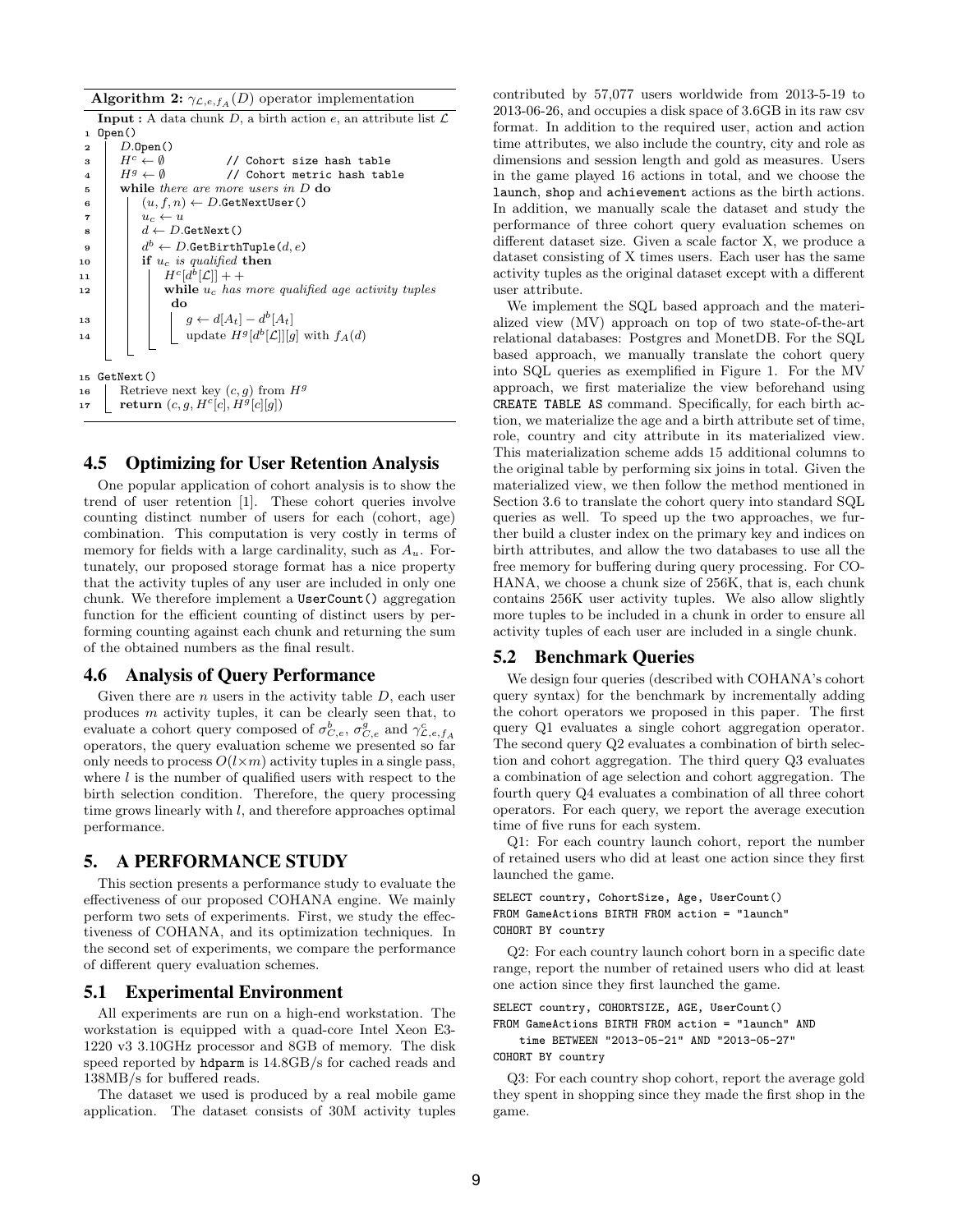SELECT country, COHORTSIZE, AGE, Avg(gold) FROM GameActions BIRTH FROM action = "shop" AGE ACTIVITIES IN action = "shop" COHORT BY country

Q4: For each country shop cohort, report the average gold they spent in shopping in their birth country where they were born with respect to the dwarf role in a given date range.

```
SELECT country, COHORTSIZE, AGE, Avg(gold)
FROM GameActions BIRTH FROM action = "shop" AND
   time BETWEEN "2013-05-21" AND "2013-05-27" AND
   role = "dwarf" AND
   country IN ["China", "Australia", "USA"]
AGE ACTIVITIES IN action = "shop" AND country = Birth(country)
COHORT BY country
```
In order to investigate the impact of the birth selection operator and the age selection operator on the query performance of COHANA, we further design two variants of Q1 and Q3 by adding to them a birth selection condition (resulting in Q5 and Q6) or an age selection condition (resulting in Q7 and Q8). The details of Q5-Q8 are shown below.

Q5: For each country launch cohort, report the number of retained users who did at least one action during the date range [d1; d2] since they first launched the game.

```
SELECT country, COHORTSIZE, AGE, UserCount()
FROM GameActions
BIRTH FROM action = "launch" AND time BETWEEN d_1 AND d_2COHORT BY country
```
Q6: For each country shop cohort, report the average gold they spent in shopping during the date range [d1; d2] since they made their first shop in the game.

```
SELECT country, COHORTSIZE, AGE, Avg(gold)
FROM GameActions
BIRTH FROM action = "shop" AND time BETWEEN d_1 AND d_2AGE ACTIVITIES IN action = "shop"
COHORT BY country
```
Q7: For each country launch cohort whose age is less than g, report the number of retained users who did at least one action since they first launched the game.

```
SELECT country, COHORTSIZE, AGE, UserCount()
FROM GameActions BIRTH FROM action = "launch"
AGE ACTIVITIES in AGE \leq gCOHORT BY country
```
Q8: For each country shop cohort whose age is less than g, report the average gold they spent in shopping since they made their first shop in the game.

SELECT country, COHORTSIZE, AGE, Avg(gold) FROM GameActions BIRTH FROM action = "shop" AGE ACTIVITIES IN action = "shop" AND AGE <  $q$ COHORT BY country

## 5.3 Performance Study of COHANA

In this section we report on a set of experiments in which we vary chunk size and birth/age selection condition and investigate how COHANA adapts to such variation.

#### *5.3.1 Effect of Chunk Size*

Figures 5 and 6 respectively present the storage space COHANA requires for the activity table compressed with different chunk sizes, and the corresponding query performance. It is clearly seen from Figure 6 that increasing the chunk size also increases storage cost. This is because an increase in the size of a chunk will lead to more players included in that chunk. As a result, the number of distinct values in the columns of each chunk also increases, which in turn requires more bits for encoding values. We also observe that cohort queries can be processed slightly faster under a smaller chunk size than a larger one. This is expected as fewer bytes are read. However, for large datasets, a larger chunk size can be a better choice. For example, at scale 64, COHANA processes Q1 and Q3 most efficiently under 1M chunk size. This is because the processing of Q1 and Q3 at scale 64 is dominated by disk accesses, whose granularity is normally a 4KB block. Compared with a large chunk size, a small one leads to more part of the neighbouring columns to be simultaneously read when reading a compressed chunk column, and hence results in a longer disk read time and a lower memory efficiency due to the memory contention between the useful columns and their unused neighbours within the same chunk.

#### *5.3.2 Effect of Birth Selection*

In Section 4.6, we claim that the running time of CO-HANA is bounded by  $O(n)$  where n is the total number of qualified users. This experiment studies the query performance of COHANA with respect to the birth selection selectivity. We run Q5 and Q6, which are respectively a variant of Q1 and Q3, by fixing d1 to be the earliest birth date, and incrementing d2 by one day each time. The dataset used in this experiment is at scale 1.

Figure 7 presents the processing times of Q5 and Q6 which are respectively normalized by that of Q1 and Q3. The cumulative distribution of user births is also given in this figure. We do not differentiate the birth distributions between the birth actions of launch and shop, as the birth distributions with respect to both birth actions are similar. It can be clearly observed from this figure that the processing time of Q5 highly coincides with the birth distribution. We attribute this coincidence to the optimization of pushing down the birth selection operator and the refined birth selection algorithm which is capable of skipping unqualified users. The processing time of Q6, however, is not very sensitive to the birth distribution. This is because in Q6, users are born with respect to the shop action, and there is a cost in finding the birth activity tuple for each user. This cost is avoided in Q5 as the first activity tuple of each user is the birth activity tuple of this user (recall that the first action each user performed is launch).

### *5.3.3 Effect of Age Selection*

In this experiment, we run Q7 and Q8, another variant of Q1 and Q3, on the dataset of scale 1 by varying  $q$  from 1 day to 14 days to study the query performance of COHANA under different age selection conditions. Figure 8 presents the result of this experiment. As in Figure 7, the processing times of Q7 and Q8 are also respectively normalized by that of Q1 and Q3. It can be seen from this figure that the processing times of Q7 and Q8 exhibit different trends.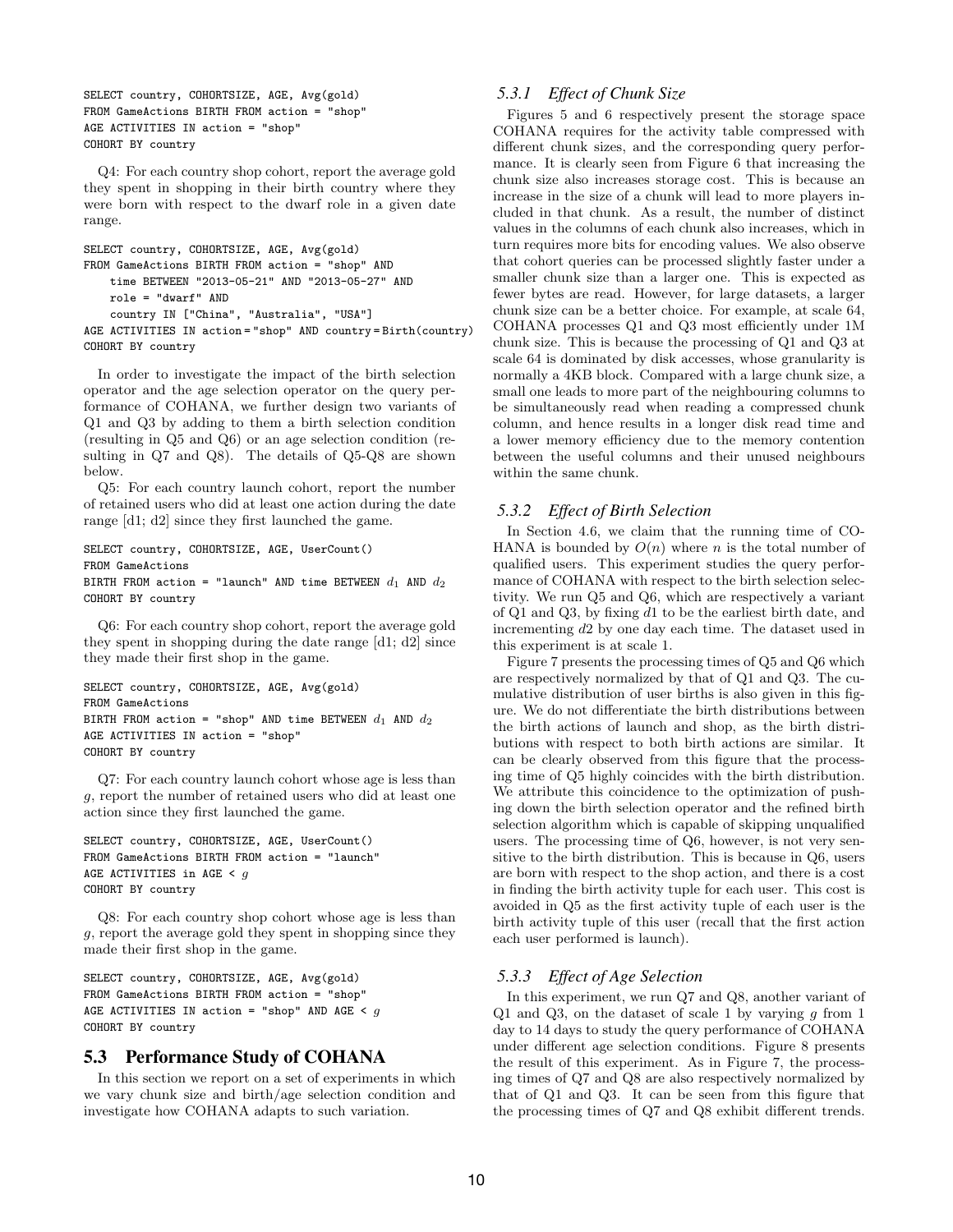

Figure 5: COHANA's performance under varying chunk size



Specifically, the processing time of Q7 increases almost linearly, while the processing time for Q8 increases slowly. The reason for this difference is that the performance of Q7 is bounded by the number of distinct users within the given age range, which grows almost linearly with age range. For Q8, the processing time mainly depends on finding the birth activity tuples and the aggregation performed upon the shop activity tuples. The cost of the former operation is fixed across various age ranges, and the cost of the latter operation does not change dramatically as the number of shop activity tuples grows slowly with the age – the aging effect.

## 5.4 Comparative Study

Figure 10 reports for each scale (factor) the execution time that each system takes to execute the four queries. The results of the Postgres and the MonetDB databases are respectively shown in the lines labelled by "PG-S/M" and in those labelled by "MONET-S/M", where "S" and "M" respectively mean the SQL and the materialized view approaches. As expected, the SQL based approach is the slowest as it needs multiple joins for processing cohort queries. With the elimination of joins, the materialized view based approach can reduce the query processing time by an order of magnitude. This figure also shows the power of columnar storage in terms of cohort query processing. MonetDB, a state-ofthe-art columnar database, can be up to two orders faster than Postgres.

Although the combination of a materialized view and columnar storage can address cohort queries reasonably well on small datasets; however, it is not able to handle large datasets. For example, it takes half an hour to process Q1 at scale 64. The proposed system, COHANA, is able to perform extremely well not only on small datasets, but also on large datasets. Moreover, for each query, COHANA is able to perform better than the MonetDB equipped with the materialized view at any scale. The performance gap between

them is one to two orders of magnitude in most cases, and can be up to three orders of magnitude (Q4 at scale 32). We also observe that the two retention queries (Q1 and Q2) enjoy a larger performance gain than Q3 does and in part attribute it to the optimization Section 4.5 presents for user retention analysis. Finally, the generation of the materialized view is much more expensive than COHANA. As shown in Figure 9, at scale 64, MonetDB needs more than 60,000 seconds (16.7 hours) to generate the materialized view from the original activity table. This time cost is even more expensive in Postgres, which needs more than 100,000 seconds (27.8 hours) at scale 32. The result for Postgres at scale 64 is not available as Postgres is not able to generate the materialized view before using up all free disk space, which also implies a high storage cost during the generation of the materialized view. In a sharp contrast, COHANA only needs 1.25 hours to compress the activity table of scale 64.

## 6. RELATED WORK

The work related to ours is the database support for data analysis and cohort analysis. The requirement to support data analysis inside a database system has a long history. The early effort is the SQL GROUP BY operator and aggregate functions. These ideas are generalized with the CUBE operator [10]. Traditional row-oriented databases are inefficient for CUBE style OLAP analysis. Hence, columnar databases are proposed for solving the efficiency issue [7, 13, 15]. Techniques such as data compression [16, 18], query processing on compressed data [4, 6, 12], array based aggregation [5, 17], and materialized view based approaches [14] are proposed for speeding up OLAP queries. Albeit targeting OLAP queries defined on top of relational operators these techniques can also be used to accelerate the processing of cohort queries, as we have shown in Section 4.

Cohort analysis originates from social science [9]. However, the cohort analysis approach presented in social science